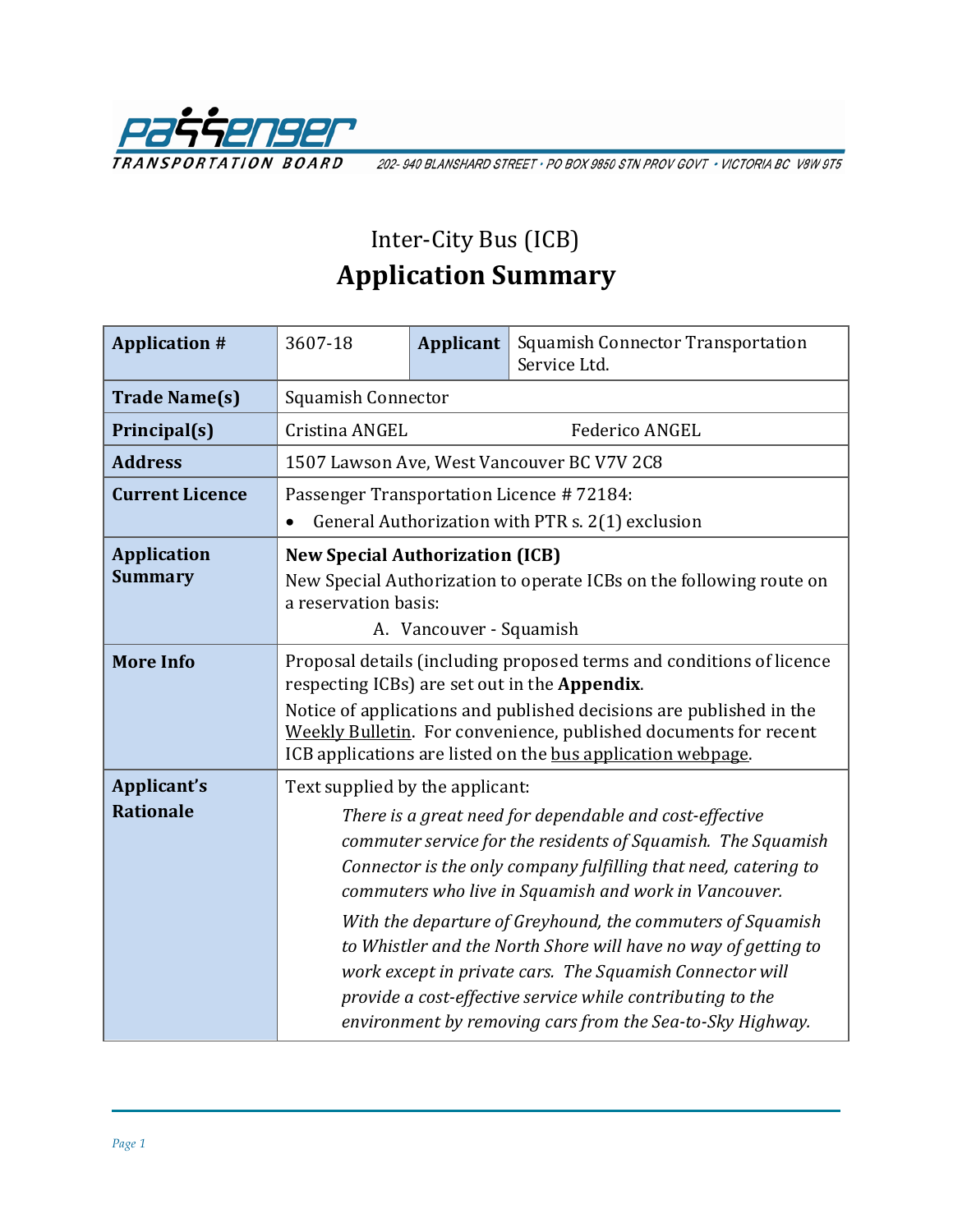## **Appendix**

## **Applicant's Request**

The applicant seeks Passenger Transportation (PT) Board approval of its application for a new Special Authorization (SA) to operate inter-city buses (ICBs) on one route as set out in this appendix.

| <b>Special</b><br><b>Authorization</b> | (ICB)                                                                                                                                                                                                                                                                                                          |  |  |  |
|----------------------------------------|----------------------------------------------------------------------------------------------------------------------------------------------------------------------------------------------------------------------------------------------------------------------------------------------------------------|--|--|--|
| <b>Terms &amp; Conditions</b>          |                                                                                                                                                                                                                                                                                                                |  |  |  |
| <b>Services</b>                        |                                                                                                                                                                                                                                                                                                                |  |  |  |
| Service                                | Transportation of passengers must be provided:                                                                                                                                                                                                                                                                 |  |  |  |
|                                        | a) on a scheduled basis, and                                                                                                                                                                                                                                                                                   |  |  |  |
|                                        | b) in accordance with minimum frequencies and other terms<br>and conditions of licence that apply to the routes and route<br>points.                                                                                                                                                                           |  |  |  |
| <b>Schedule</b>                        | The licence holder must publish, in a manner accessible to the<br>general public, a schedule for each route with the time and<br>location of each stop, and must carry in each vehicle a copy of<br>the schedule that the vehicle is following.                                                                |  |  |  |
| Service<br>Exception                   | Routes may only be operated on a "pre-booked" or "reservation"<br>required" basis if the route points are:                                                                                                                                                                                                     |  |  |  |
|                                        | a) designated as reservation required in the licence,                                                                                                                                                                                                                                                          |  |  |  |
|                                        | b) identified as pre-booked or reservation required in all current,<br>published schedule information, and                                                                                                                                                                                                     |  |  |  |
|                                        | c) available at all times for pre-booking or reservation on the<br>licensee's website.                                                                                                                                                                                                                         |  |  |  |
|                                        | When these conditions are met and when no reservations have<br>been received for pick up or drop off at one or more points on<br>the route by the time service is scheduled to be provided, the<br>licence holder has the option of not providing service to those<br>points that would otherwise be required. |  |  |  |
| <b>Route A</b>                         |                                                                                                                                                                                                                                                                                                                |  |  |  |
| <b>Terminating Point 1:</b>            | <b>City of Vancouver</b>                                                                                                                                                                                                                                                                                       |  |  |  |
| <b>Terminating Point 2:</b>            | <b>District of Squamish</b>                                                                                                                                                                                                                                                                                    |  |  |  |
| Corridors:                             | Highways 1 & 99                                                                                                                                                                                                                                                                                                |  |  |  |